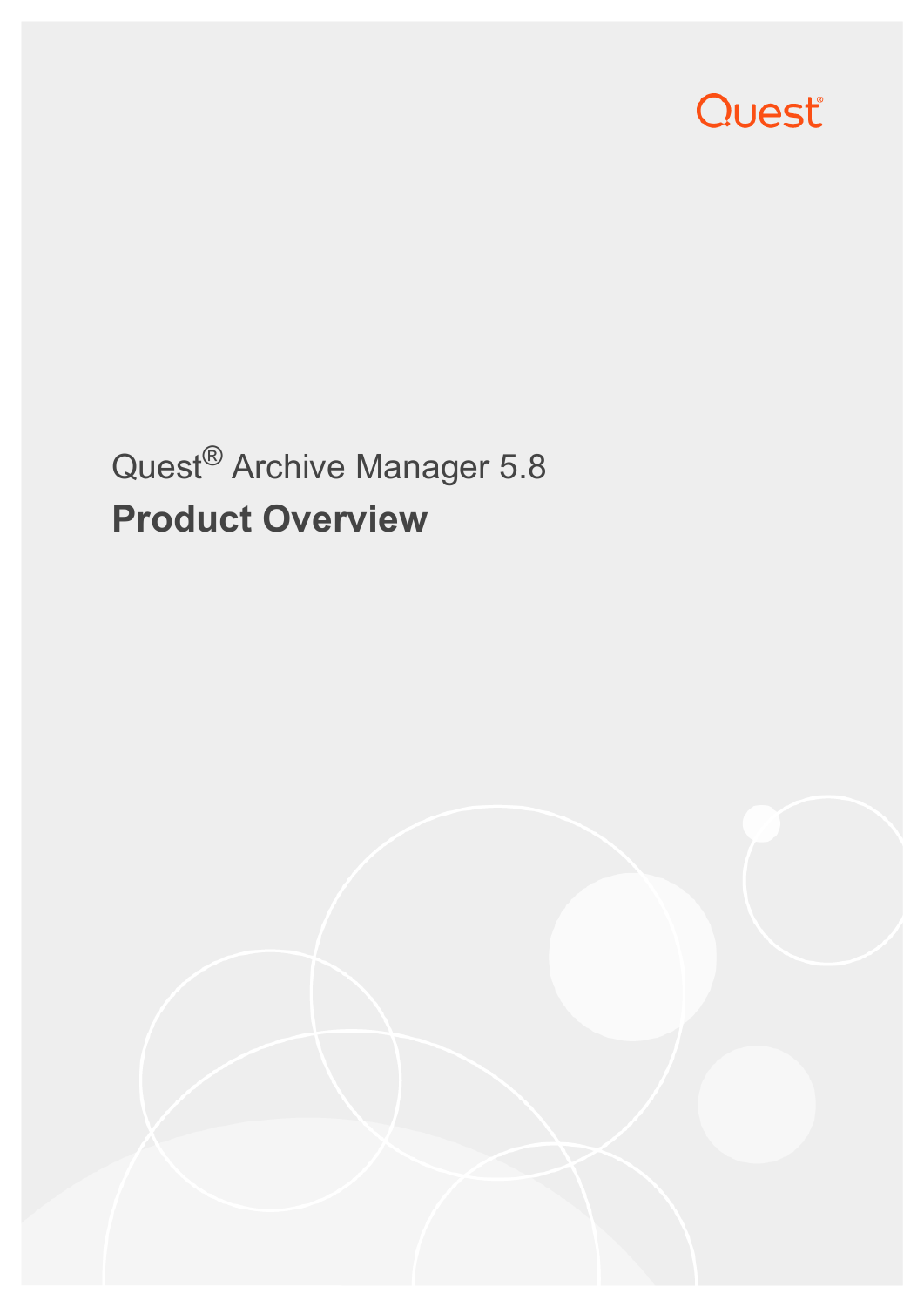#### **© 2020 Quest Software Inc.**

#### **ALL RIGHTS RESERVED.**

This guide contains proprietary information protected by copyright. The software described in this guide is furnished under a software license or nondisclosure agreement. This software may be used or copied only in accordance with the terms of the applicable agreement. No part of this guide may be reproduced or transmitted in any form or by any means, electronic or mechanical, including photocopying and recording for any purpose other than the purchaser's personal use without the written permission of Quest Software Inc.

The information in this document is provided in connection with Quest Software products. No license, express or implied, by estoppel or otherwise, to any intellectual property right is granted by this document or in connection with the sale of Quest<br>Software products. EXCEPT AS SET FORTH IN THE TERMS AND CONDITIONS AS SPECIFIED IN THE LICENSE<br>A EXPRESS, IMPLIED OR STATUTORY WARRANTY RELATING TO ITS PRODUCTS INCLUDING, BUT NOT LIMITED TO, THE IMPLIED WARRANTY OF MERCHANTABILITY, FITNESS FOR A PARTICULAR PURPOSE, OR NON-INFRINGEMENT. IN NO EVENT SHALL QUEST SOFTWARE BE LIABLE FOR ANY DIRECT, INDIRECT, CONSEQUENTIAL, PUNITIVE, SPECIAL OR INCIDENTAL DAMAGES (INCLUDING, WITHOUT LIMITATION, DAMAGES FOR LOSS OF PROFITS, BUSINESS<br>INTERRUPTION OR LOSS OF INFORMATION) ARISING OUT OF THE USE OR INABILITY TO USE THIS DOCUMENT, EVEN IF QUEST SOFTWARE HAS BEEN ADVISED OF THE POSSIBILITY OF SUCH DAMAGES. Quest Software makes no representations or warranties with respect to the accuracy or completeness of the contents of this document and reserves the right to make changes to specifications and product descriptions at any time without notice. Quest Software does not make any commitment to update the information contained in this document.

If you have any questions regarding your potential use of this material, contact:

Quest Software Inc. Attn: LEGAL Dept. 4 Polaris Way Aliso Viejo, CA 92656

Refer to our website [\(www.quest.com](http://www.quest.com)) for regional and international office information.

#### **Patents**

Quest Software is proud of our advanced technology. Patents and pending patents may apply to this product. For the most current information about applicable patents for this product, please visit our website at www.quest.com/legal.

#### **Trademarks**

Quest Software, Quest, and the Quest logo are trademarks and registered trademarks of Quest Software Inc. in the U.S.A. and other countries. For a complete list of Quest Software trademarks, please visit our website at [www.quest.com/legal](http://www.quest.com/legal). All other trademarks, servicemarks, registered trademarks, and registered servicemarks are the property of their respective owners.

#### **Legend**

**CAUTION: A CAUTION icon indicates potential damage to hardware or loss of data if instructions are not followed.** ţ

**IMPORTANT**, **NOTE**, **TIP**, **MOBILE**, or **VIDEO:** An information icon indicates supporting information.i

Archive Manager Product Overview Updated - March 2020 Software Version - 5.8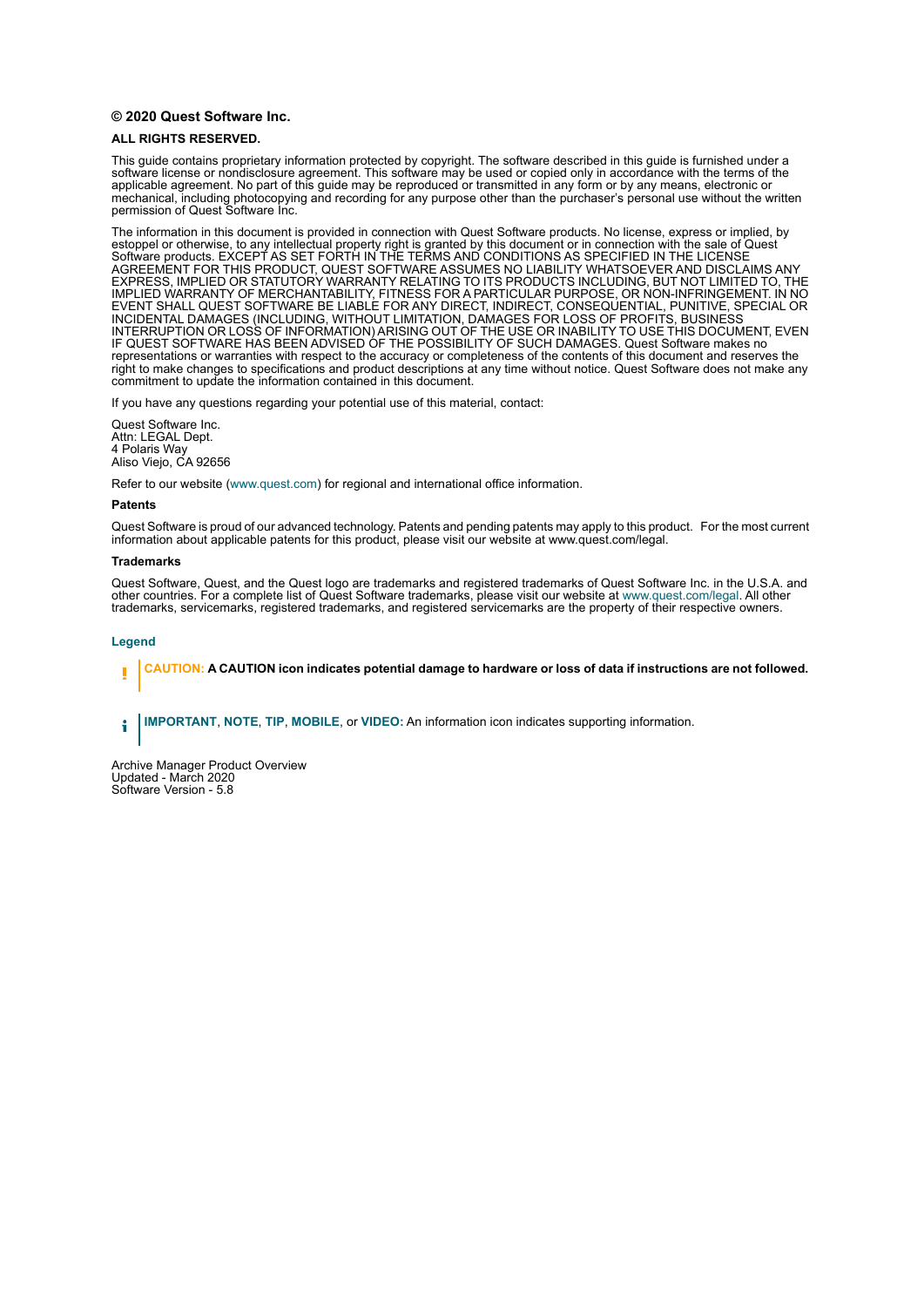#### **Contents**

| Email compliance in the contract of the compliance of the contract of the compliance in the contract of the contract of $8$ |
|-----------------------------------------------------------------------------------------------------------------------------|
|                                                                                                                             |
|                                                                                                                             |
|                                                                                                                             |
|                                                                                                                             |
|                                                                                                                             |
|                                                                                                                             |
|                                                                                                                             |
|                                                                                                                             |
|                                                                                                                             |
|                                                                                                                             |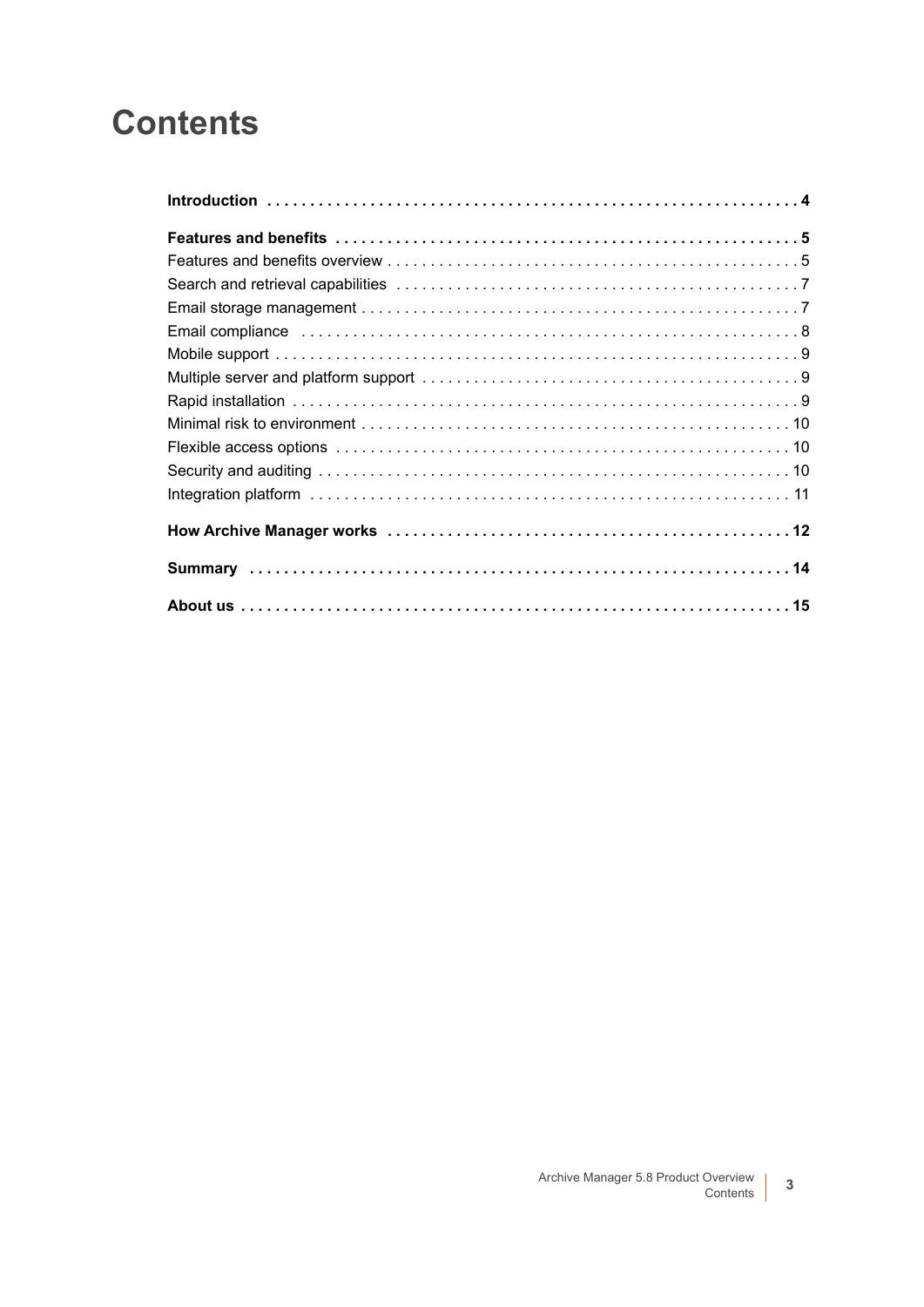# **Introduction**

**1**

<span id="page-3-0"></span>Email has become such a mainstream form of communication that organizations of all sizes now consider email a mission-critical application—they could not survive without it. And with this dependence has come increased usage.

Research indicates that more than 70% of an organization's intellectual property is contained within its email system. Most organizations do not have a strategy to capture, analyze or leverage this knowledge. Executives know that if sensitive or top-secret documents are being transported using email, either intentionally or unintentionally, the company can be sued, confidential information can be leaked, or the organization is at risk for major liability.

These issues are compounded by the weaknesses of current email systems. These systems do not provide the ability for email messages to be managed effectively in the long-term, and trying to work around these weaknesses is expensive, time-consuming and risky. As a result, most of an organization's key stakeholders are unable to meet their obligations:

**•** IT Managers and systems administrators are struggling to find enough storage, the business-critical messaging server is continually strained by the volume of messages going through it, and it can take weeks to find a message someone has deleted and wants to retrieve.

*Business Impact:* IT Managers spend their valuable time trying to keep systems up and running, and purchasing additional storage space to hold new messages. Days can be consumed trying to restore deleted messages from back-up tapes.

**•** Risk Managers cannot be certain they keep all messages, nor are they able to find them easily in order to comply with legislative or discovery requirements.

**Business Impact:** Penalties can be imposed on companies who do not comply with legislative requirements, while the cost of compliance using existing systems can run into the millions of dollars. Companies need to not only prove an email was sent; in many cases they need to prove that an email message was not sent.

**•** Knowledge Managers are unable to effectively manage the knowledge contained within email messages and attachments, and systems such as document management systems place onerous duties on users, resulting in non-compliance.

*Business Impact:* Organizations miss out on the valuable information contained within email messages, by not being able to find them, or when the information is deleted.

**•** End users are constrained by limits on the size of the email messages they can keep, so they end up storing messages elsewhere, out of the view of the company, or simply delete them, potentially losing valuable corporate information.

*Business Impact:* Users spend hours each week managing email messages to remain within storage guidelines, while the business runs the risk of having valuable information deleted.

In short, the current email systems do not meet the needs of key stakeholders and their weaknesses expose the organizations that run them.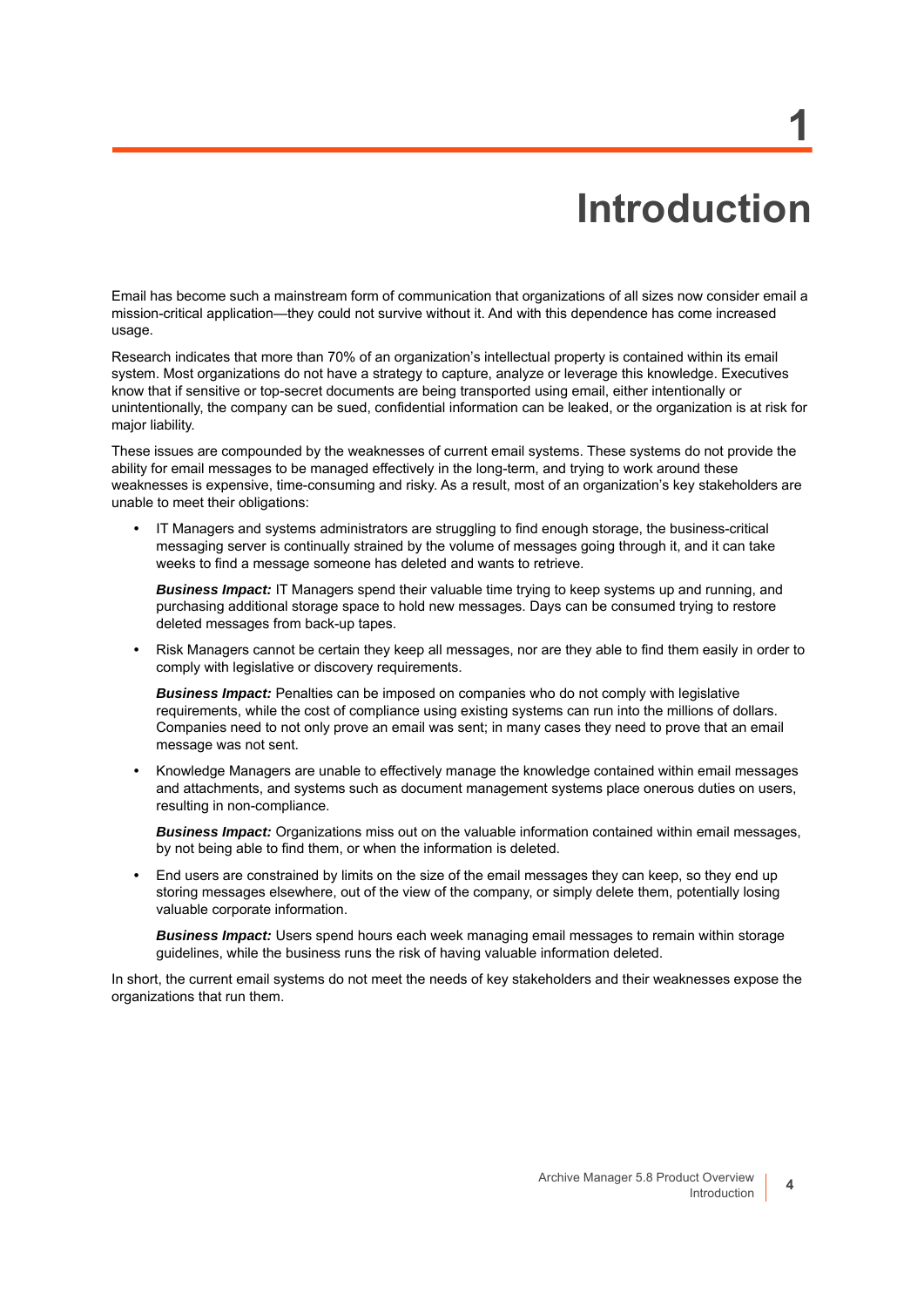## **Features and benefits**

- <span id="page-4-0"></span>**•** [Features and benefits overview](#page-4-1)
- **•** [Search and retrieval capabilities](#page-6-0)
- **•** [Email storage management](#page-6-1)
- **•** [Email compliance](#page-7-0)
- **•** [Mobile support](#page-8-0)
- **•** [Multiple server and platform support](#page-8-1)
- **•** [Rapid installation](#page-8-2)
- **•** [Minimal risk to environment](#page-9-0)
- **•** [Flexible access options](#page-9-1)
- **•** [Security and auditing](#page-9-2)
- **•** [Integration platform](#page-10-0)

#### <span id="page-4-1"></span>**Features and benefits overview**

Archive Manager lets email become a true asset for the organization. Archive Manager has been specifically designed to meet the needs of these key stakeholders by enabling organizations to automatically capture, retrieve and analyze all messages and attachments that are processed by the email system.



Archive Manager ensures organizations are able to take maximum advantage of email by:

**5**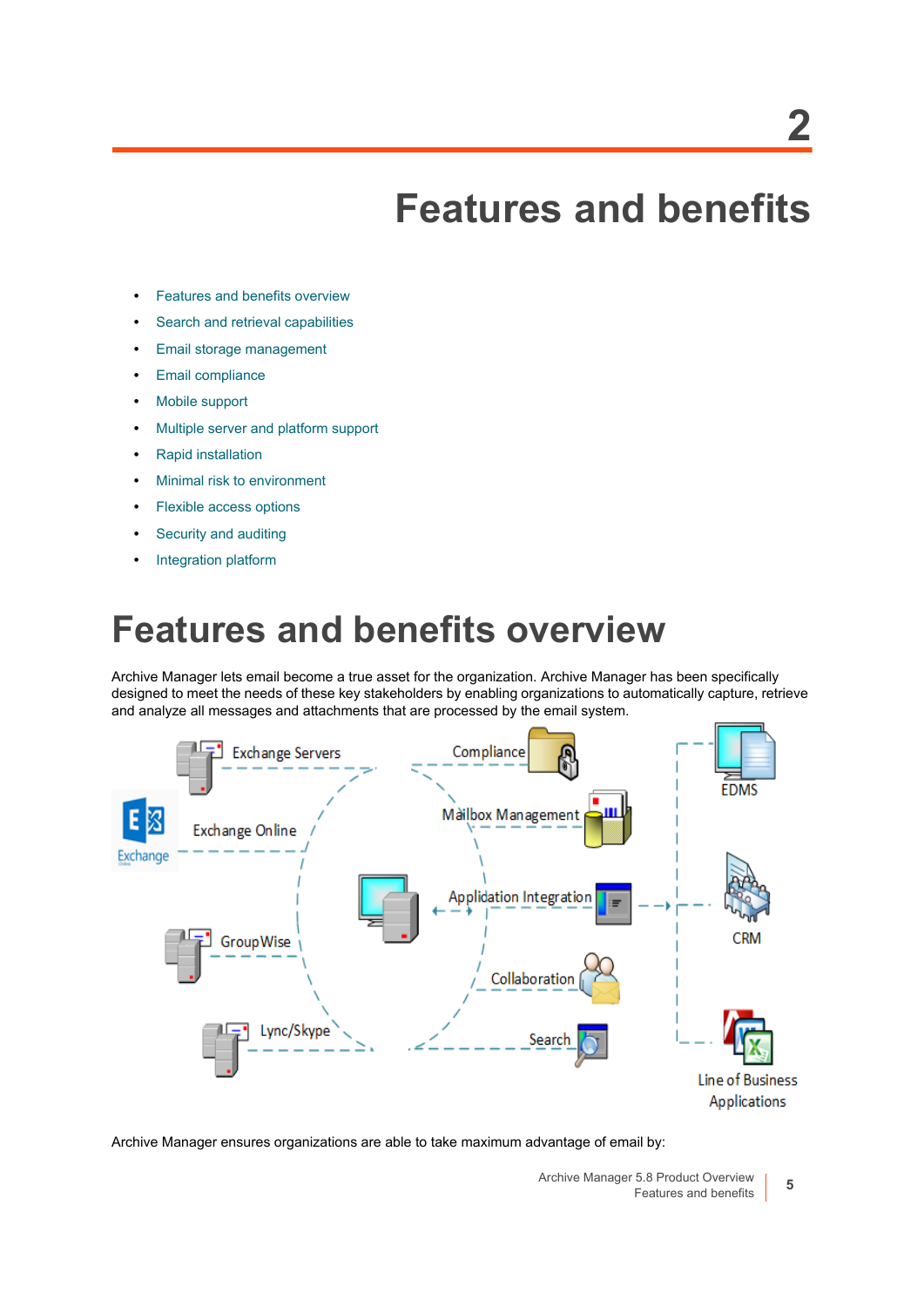- **•** Capturing all messages sent to or from an organization, ensuring organizations can meet their compliance requirements, retaining knowledge contained with the email message and its attachments, and removing the burden placed on users—they no longer need to worry about managing emails.
- **•** Archiving most non-email Outlook item types (for Exchange systems and Office 365). In addition to email messages, Archive Manager also captures: calendar appointments, meeting invitations, tasks, task requests, sticky notes, contacts, and personal distribution lists.
- **•** Protecting messages in a tamper-proof store. Users are unable to modify messages and attachments once in the Archive Manager system, ensuring an accurate record of all content is maintained.
- **•** Providing the ability to search across all messages and attachments. Managers, administrators and users can use a Google-like search to search across all messages and attachments to which they have access. Information can now be found within minutes, where in the past it would have taken hours to find.
- **•** Indexing all meaningful fields of non-email items—meeting locations and times, contact Company names, and so forth—to make them available to text searches as if they were parts of a message body.
- **•** Installing with minimal risk. No software needs to be installed on the production messaging server, or on the user's PC, reducing implementation and support costs.
- **•** Storing only a single copy of all messages and attachments, in a centralized store, reducing the storage space required to store email messages. Compression technology reduces the size of this storage even further. In addition, Archive Manager can directly manage the mail server store, using policies to manage what email messages remain in this store.

The result is a reduction in storage costs and the costs associated with managing this storage. The email system can also run more effectively, as it does not need to store as many messages.

- **•** Enabling users to easily access email through a web user interface that uses familiar concepts such as Google-type searches and Microsoft Outlook-compatible folders, or seamlessly through the Microsoft Outlook application. Users can get up and running quickly, reducing training costs.
- **•** Importing all messages. In addition to capturing messages that are processed after Archive Manager has been installed, messages stored on backup tapes or within personal store (PST) files can be imported, ensuring a complete record and further reducing the storage burden through a reduction in the number of duplicated messages that are stored in multiple locations.
- **•** Working with multiple email systems. In addition to Microsoft Exchange and Office 365, Archive Manager works with Novell GroupWise and will support other systems in the future. Archive Manager can also archive instant messages, delivering an even broader archiving value proposition.
- **•** Mobile device support. Business users are increasingly mobile, requiring access to data wherever and whenever they want. With Archive Manager, users can now get access to their archived email data through a mobile device, increasing productivity and customer satisfaction.
- **•** Integrating Archive Manager with other applications to provide data and content from email and attachments to other systems. Archive Manager can be easily integrated with other systems; a customer relationship management application, for example, can now easily access all email messages sent to or from a customer.

Archive Manager addresses the dual drivers of effective management and storage of email, and to facilitate compliance and legal retention, while delivering a platform that lets organizations share their email information among users and applications.

By capturing all email messages, corporate knowledge is retained and accessible—to approved personnel reducing the cost of administration and empowering users throughout the organization. Simple in concept, but highly functional in deployment, Archive Manager automatically captures email messages sent through an messaging server, and intelligently stores them in a single, centralized email archival and analysis system.

Archive Manager supports multiple messaging servers, and multiple types of messaging servers, providing a single archive for the entire organization, should multiple servers be employed.

Once stored, Archive Manager provides easy access to these messages, allowing permitted users to search and retrieve their own messages, or for managers and administrators to search across the entire organization. All these functions are performed using a standard, familiar browser interface.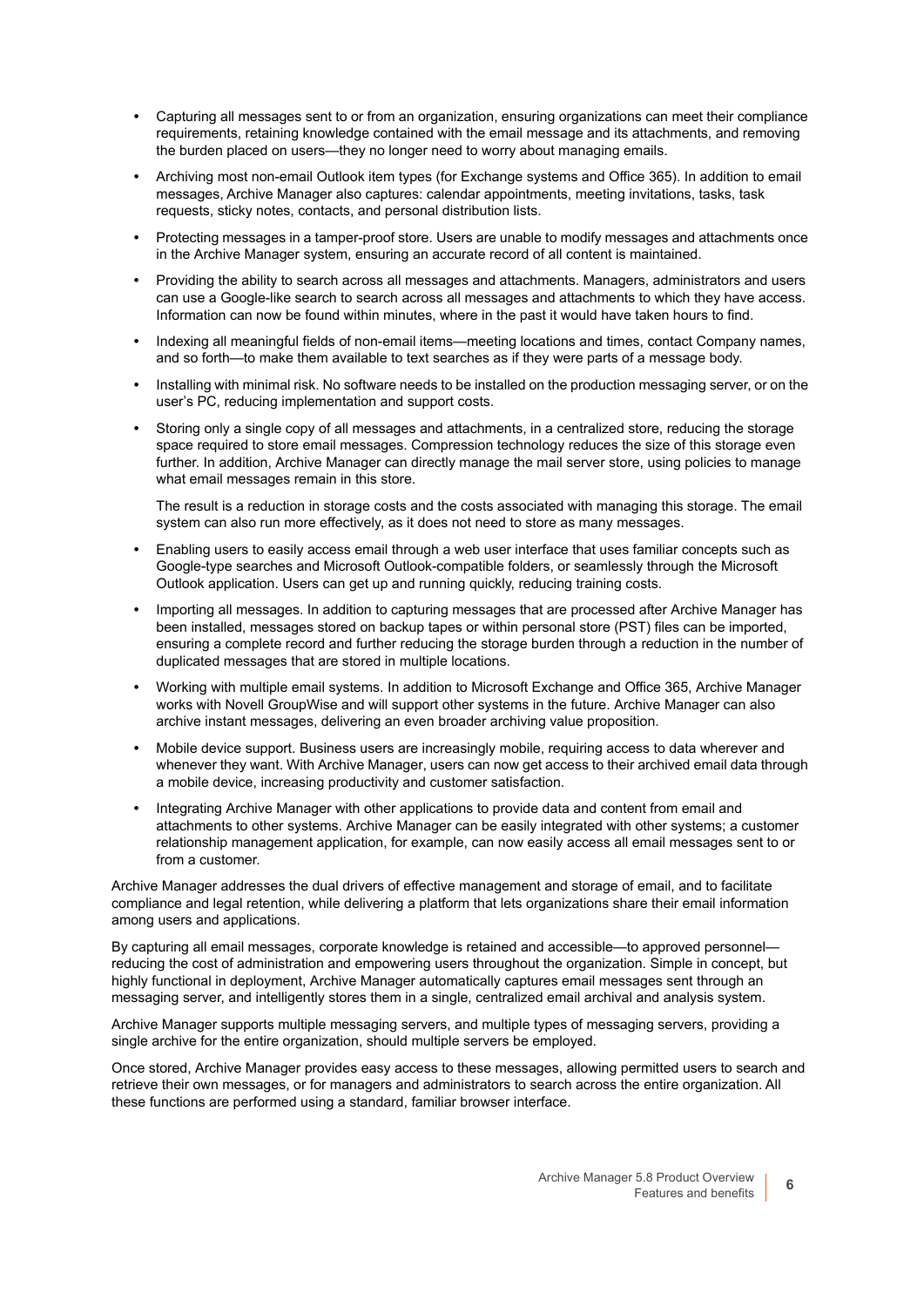### <span id="page-6-0"></span>**Search and retrieval capabilities**

Authorized users can quickly search for archived messages using the built in search tools. Full text searches can be performed across both messages and attachments. As a result, requests for information can be conducted in minutes, not hours or days.

Archive Manager not only lets users perform searches within both message metadata and the content of messages and attachments, it also extends these capabilities.

Standard email metadata can be searched, including the To:, From: and Subject fields, across both internal and external email messages.

Message content and attachments can be also searched using a standard keyword search. Users can enter a keyword or combination of words, and the message and/or any attachments will also be searched. Date ranges can also be used to refine searches further, enabling users to search between nominated start and end date parameters.

Unlike many other products, all standard formats of attachments (e.g. Microsoft Word, Microsoft Excel, Microsoft PowerPoint, and Adobe Acrobat) can be searched using the built-in search filters. The search engine utilizes standard Microsoft iFilter technology, so additional third party filters can be incorporated to search additional document formats such as Sun StarOffice and OpenOffice, compressed Zip files, and Autodesk document formats. Once a message is captured in the Archive Manager repository, the content of the message, as well as any attachments, can be searched.

Email messages sent to, or received from, specific address domains can also be quickly located, so messages from particular sites or PCs can be easily identified.

Searches can be saved, so that users can reuse frequent searches without having to enter the same criteria each time. For investigators, this means that commonly-used search criteria can be stored, and a search using these existing criteria can be initiated at the click of a mouse button.

Archive Manager extends its standard search functionality by also making use of RSS (Really Simple Syndication) standards. A saved search can output RSS-compliant data, so that an RSS-compliant client application can be used to regularly run this saved search and then notify the user when there have been any updates to the messages found using the saved search. This provides for ongoing, proactive monitoring of the Archive Manager repository.

Archive Manager also features a unique attachment view, whereby particular types of attachments can also be identified and searched. Archive Manager lets users locate attachments within the system, and identify who has sent or received them. This lets users and administrators quickly locate the most recent version of a document, and understand who sent and received the document.

#### <span id="page-6-1"></span>**Email storage management**

Archive Manager delivers significant reductions in email storage and backup because of its unique single instance storage capabilities-both email messages and attachments are processed, and only a single copy of a message or an attachment is kept. Archive Manager can also utilize compression to achieve further storage reductions.

Archive Manager extends this concept of a single instance store by storing a single copy of any message or attachment that is processed through the system. Messages are stored only once, with each sender or recipient being given access to that message.

In the case of attachments, only a single copy of any attachment is stored-checks are made to determine if a file is unique and, if it is, it is stored; if it is not, then a link to the existing file is provided. To illustrate this, if a joke email with a large attachment is sent and received several times as it finds its way through the organization, that attachment is only stored once. Other messaging systems would store the attachment multiple times.

This results in significant storage savings. These savings are even greater when taking into consideration the use of personal store (or PST) files-when these are used, the same message, and attachment, will end up in even more locations.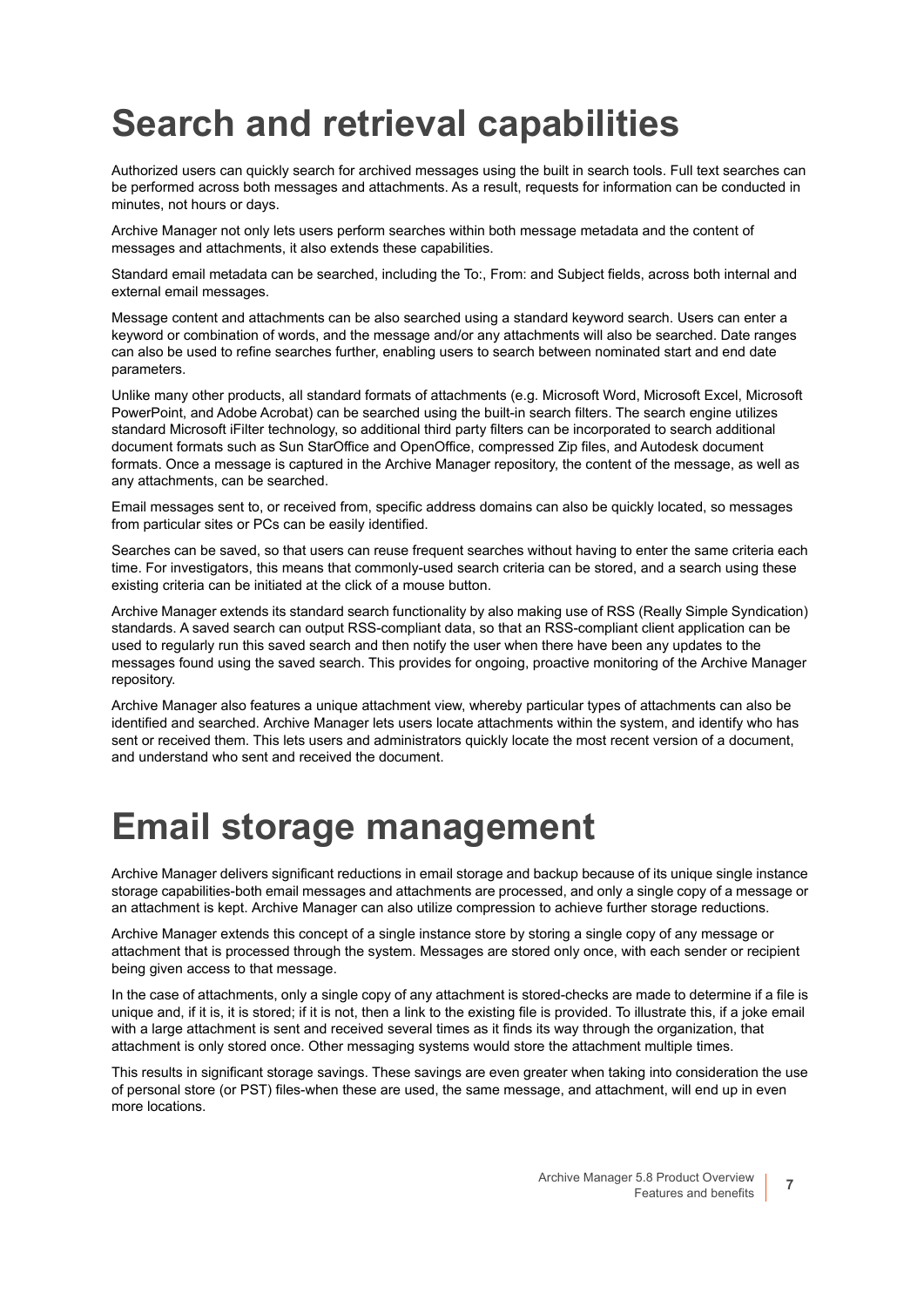Similarly, if multiple messaging servers are used within an organization, and a message is sent to recipients in three different servers, then at least three copies of that message and its attachments will be stored. Archive Manager is able to consolidate the message archive across multiple messaging servers; ensuring only one copy of a message and its attachments is stored.

Compression technology reduces the size of this storage even further. There is some compression of the email message and metadata that is stored within the Microsoft SQL Server database. In addition, attachments stored in the file store can also be compressed-the level of compression is dependant upon the type of document that is being compressed; for example Microsoft Word documents can compress further than a JPG graphic image, for example.

The result: A reduction in storage costs and the costs associated with managing this storage. The messaging system can also run more effectively, as it does not need to store as many messages.

In addition to capturing the messages in Archive Manager, the Archive Manager Exchange Store Manager service lets organizations manage the content of their Microsoft Exchange server.

While the recommended approach for capturing email is to use the standard journaling capabilities of Microsoft Exchange, which captures all messages being processed by the mail server, the Exchange Store Manager service lets organizations:

- **Capture email messages from only a subset of users or groups of users:**
- **•** Use policies to manage the Exchange store. Messages within the Exchange store can be "stubbed," replacing the content of a message with a "shell" which, when accessed, loads the message from the Archive Manager server instead of the Exchange server. Message stubbing alone can result in storage improvements of 90+%.

Archive Manager can also archive email messages stored in Microsoft Exchange public folders, providing access to these via the Archive Manager web-based user interface.

In summary, Archive Manager provides flexibility for organizations wanting to capture email from all or a subset of users, and in doing so creates significant storage improvements.

### <span id="page-7-0"></span>**Email compliance**

Regulations such as Sarbanes-Oxley impose rules around how email information must be managed; Archive Manager helps organizations to address these requirements.

Archive Manager works by capturing all internal and external, inbound and outbound messages and storing these in the Archive Manager repository.

Once a message is processed by the messaging server, a copy of the message is automatically placed in the Archive Manager repository. Archive Manager also provides users—security permitting—with the ability to quickly and easily search for messages (and message content) using a standard web browser.

The powerful search capabilities of Archive Manager ensure that discovery requests can be performed in a minimum period of time and these searches can be conducted by business managers, not technology staff, reducing the overall impact of any investigation.

Keyword matching is provided through the use of Archive Manager's saved searches capability, which lets users and administrators easily perform searches based on specific criteria, including standard email metadata (e.g. sender, recipient) as well as content within either the email message or attachments. A saved search can output RSS-compliant data, so that an RSS-compliant client application can be used to regularly run this saved search and then notify the user when there have been any updates to the messages found using the saved search. This provides for ongoing, proactive monitoring of the Archive Manager repository.

Further broad searches can be restricted, so an investigation can be limited to a particular set of user data, or the entire store if necessary.

Archive Manager's custom mailbox capability lets users group batches of email messages together as part of a knowledge gathering or discovery exercise. These results can be made available to specific users, or output in a particular format, further assisting the discovery and information sharing process.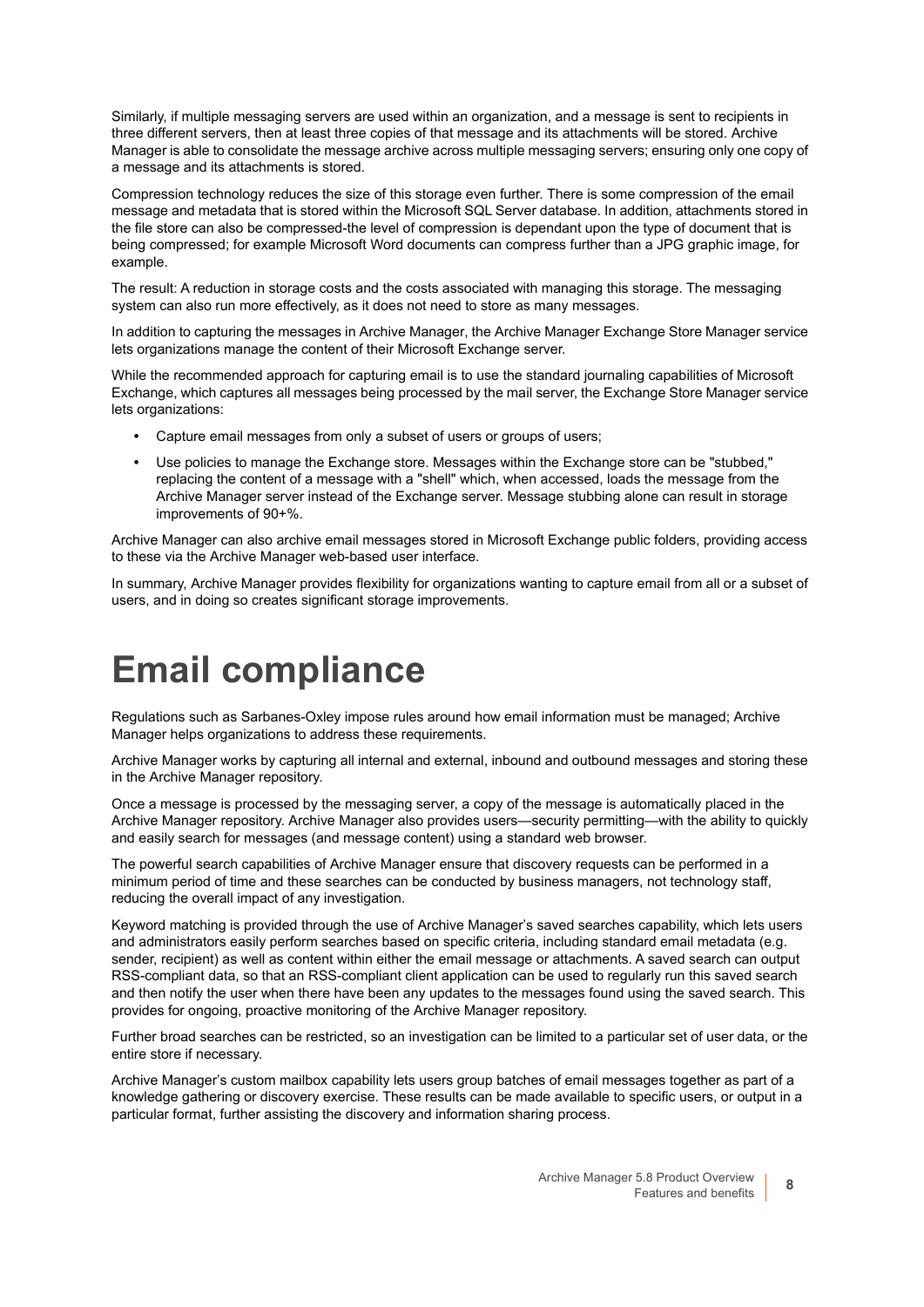Retention capabilities let organizations manage the data in their email archive. A retention policy can be assigned to archived data and then this data can be purged from the archive at a pre-determined, configurable time. This helps organizations satisfy any legislation that requires messages not be kept for more than a specific period of time.

Legal hold can be applied during investigations or for other reasons to halt any retention rules which may be in place; this will prevent data which could be relevant for a case being deleted.

### <span id="page-8-0"></span>**Mobile support**

Many mobile devices allow only a finite amount of email data to be stored, while the search capabilities of these email clients are generally rudimentary, often frustrating users who want to access messages that are more than a few days old.

End users who want access to their archived email data can now access their email data through an easy to use user interface on their mobile device. Users can search their email data and attachments through their device, and then can access the messages which are retrieved as a result of the search.

Organizations can also be assured that while users can access their archived data remotely, no data is stored on the device itself, minimizing security risks.

## <span id="page-8-1"></span>**Multiple server and platform support**

Archive Manager supports a broad range of messaging servers, including:

- **•** Microsoft Exchange
- **•** Exchange Online
- **•** Novell GroupWise
- **•** IMAP/POP3
- **•** Microsoft Skype/Lync Server

Archive Manager can also work in a mixed platform environment, where two or more of these messaging servers are used.

Instant messages can be captured and archived into Archive Manager, enabling organizations to obtain a more complete record of communication.

Support for additional messaging systems will be provided in future releases.

## <span id="page-8-2"></span>**Rapid installation**

Archive Manager is designed to be implemented quickly, with minimal impact to an organization's email systems and existing tools.

One of Archive Manager's design goals was to ensure no client software is installed on the client PC, or on the messaging server.

In the case of the former, Archive Manager requires no client software to be installed: a standard web browser is all that is required to access the web application, while no additional software needs to be installed for Microsoft Outlook users to access the Archive Manager archive.

Similarly, no additional software needs to be installed on the messaging server, ensuring that the risk of an implementation is reduced. In a compliance scenario, the standard journaling capabilities of the messaging server are used, simply requiring a minor configuration to the messaging server and the creation of an additional mailbox;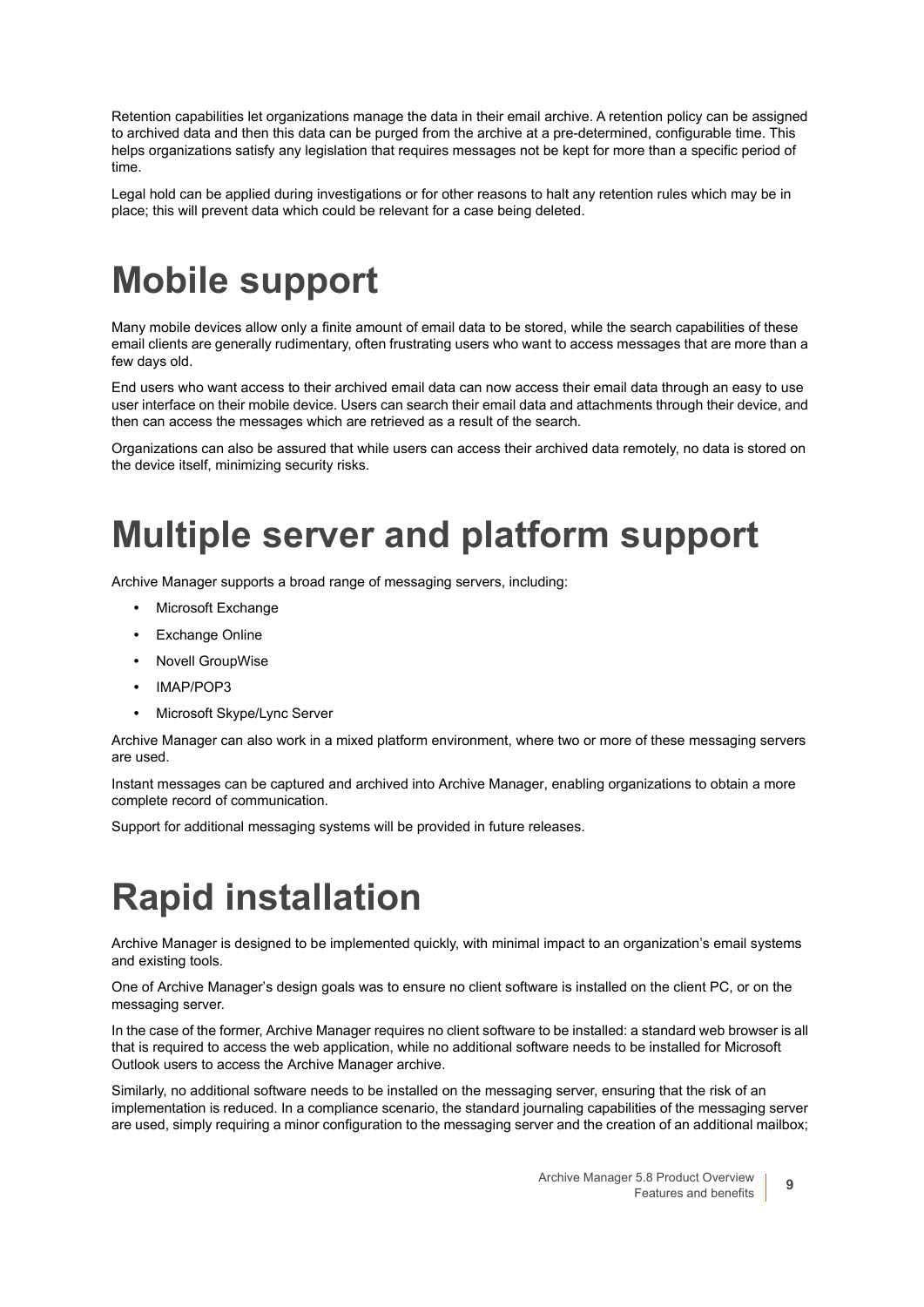if the email store management capabilities of Archive Manager are used, then implementation is also straightforward – no additional software needs to be installed.

This approach significantly reduces the cost, risk and timeframes of any implementation, and provides customers with an easy way of taking advantage of email archiving with minimal impact.

#### <span id="page-9-0"></span>**Minimal risk to environment**

Archive Manager has minimal overhead, and will work in conjunction with most existing tools and processes.

By using Archive Manager, storage space used by the original messaging server will be reduced, reducing administration requirements while also ensuring the messaging system is able to perform to its potential. As a result, necessary hardware and management investments can be reduced, and there is a greater return on investment for the existing platform.

Archive Manager is unaffected if the messaging server goes down; while new messages would not be received, Archive Manager would let users and management access all messages processed by the application. This reduces the impact of any downtime, and effectively provides a business continuity solution. IT Managers have more time to work out emergency response strategies.

Because it is based on open standards, using mainstream technologies, Archive Manager leverages skills and expertise likely to be already present within the organization. Archive Manager minimizes impact on IT staff by using standard technologies that can be supported by existing support agreements and partners, further minimizing the amount of change that needs to occur.

#### <span id="page-9-1"></span>**Flexible access options**

Archive Manager can be accessed through a web browser or through Microsoft Outlook, while an offline client is available for remote or mobile users.

A full-featured web-based user interface is provided that lets end users search their email, and allows permitted users to share information, access other users' mailboxes and administer the system.

Organizations that want to reduce the size of their mail server storage can take advantage of Archive Manager's message "stubbing" capabilities which reduce the size of the store by replacing messages in Exchange, for example, with a message "shell" that, when accessed, retrieves the message from the Archive Manager archive. End users access their email messages through Microsoft Outlook as they would normally—there is no apparent difference in appearance or performance.

For those users who require offline access to their email archive, Archive Manager delivers offline client software which, once installed on end users' PCs, lets users store a pre-determined amount of data offline. This data also remains stored within the archive for compliance purposes.

## <span id="page-9-2"></span>**Security and auditing**

Archive Manager utilizes the same security model used within the organization, enforcing security and reducing the need to administer multiple sets of logins.

Archive Manager synchronizes user and group information with the directory service used within the organization, including Microsoft Active Directory. This ensures that core user information is maintained and managed in a single place, reducing the overall administration overhead of the application.

Users are only able to access those messages—and attachments—to which they are entitled. By default a user only has access to those messages they originally sent or received.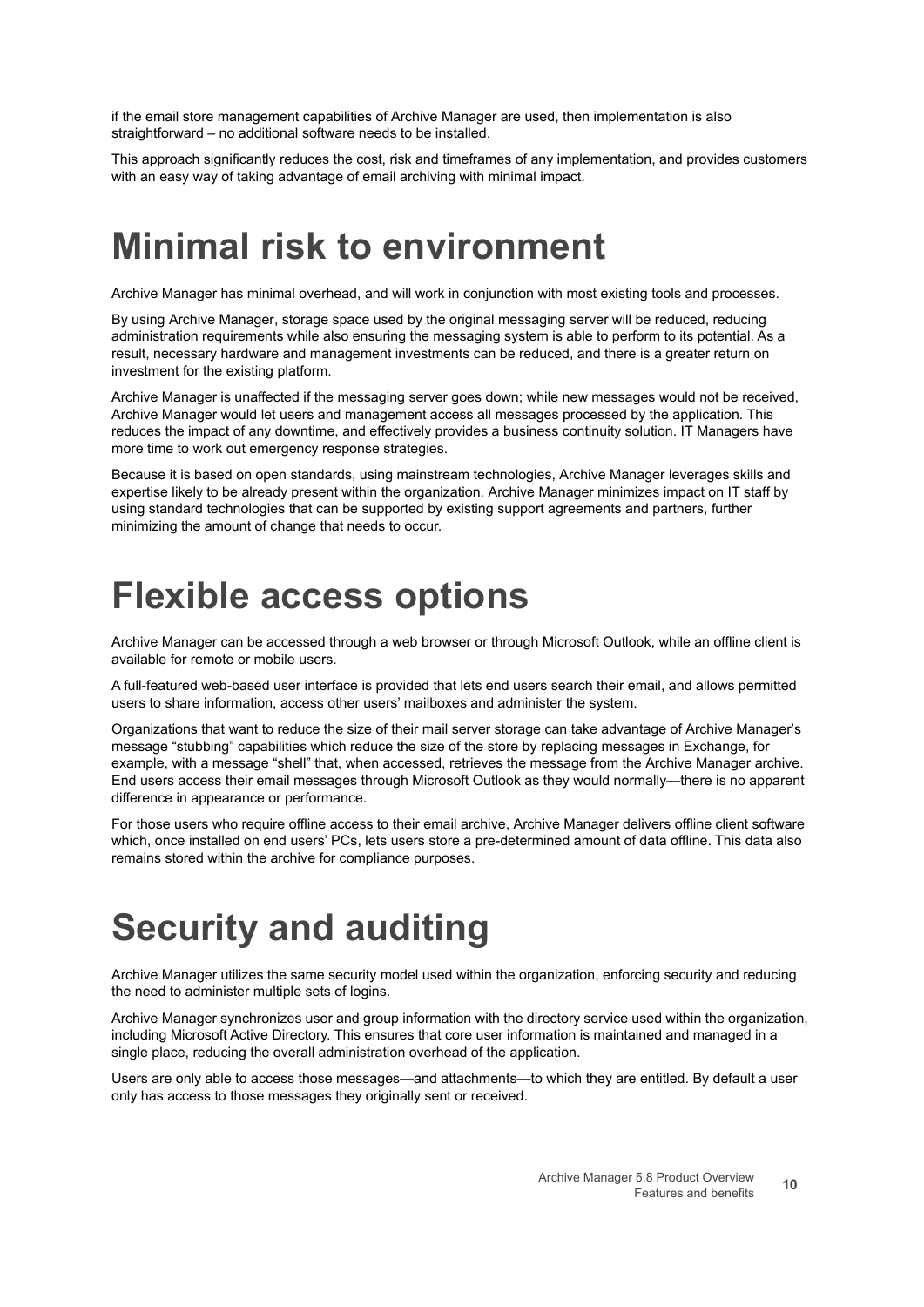All searches and accesses made to messages are tracked and stored in the Archive Manager system for auditing purposes. Permitted users, including administrators, can access the logs of searches performed across the application.

Administrators—and other permitted users—can also monitor activity within the Archive Manager application, including what searches have been performed by particular users, which users have accessed the mailboxes of other users. These activities can also be exposed as Really Simple Syndication (RSS) feeds, enabling the proactive monitoring of this activity.

## <span id="page-10-0"></span>**Integration platform**

The open standards employed by Archive Manager let other, external applications securely query and access the repository of email messages and attachments, making it easy to integrate with other external applications.

Customers of Archive Manager have different uses for email data, and it is for this reason Archive Manager provides multiple methods for accessing and making use of this data.

There are two main mechanisms for accessing—and, therefore, integrating with—the email data contained within Archive Manager:

- **•** URL Passing—Archive Manager can deliver data to other applications by being passed search criteria in the form of a standard URL. This technique can be used to easily deliver email data into other applications, including Microsoft SharePoint and Salesforce.com.
- **•** XML Web Services Application Programming Interface (API)—significantly more powerful, the Archive Manager XML Web Services API capability provides programmatic access to the Archive Manager email data and application functionality. In addition to retrieving search results from the Archive Manager application, the API can be used to manipulate the Archive Manager application, for example it can be used to programmatically create virtual mailboxes within Archive Manager.

Combined, these methods deliver a powerful capability that can unlock the value of email data across any organization, as well as build capability that maximizes the value of the Archive Manager platform.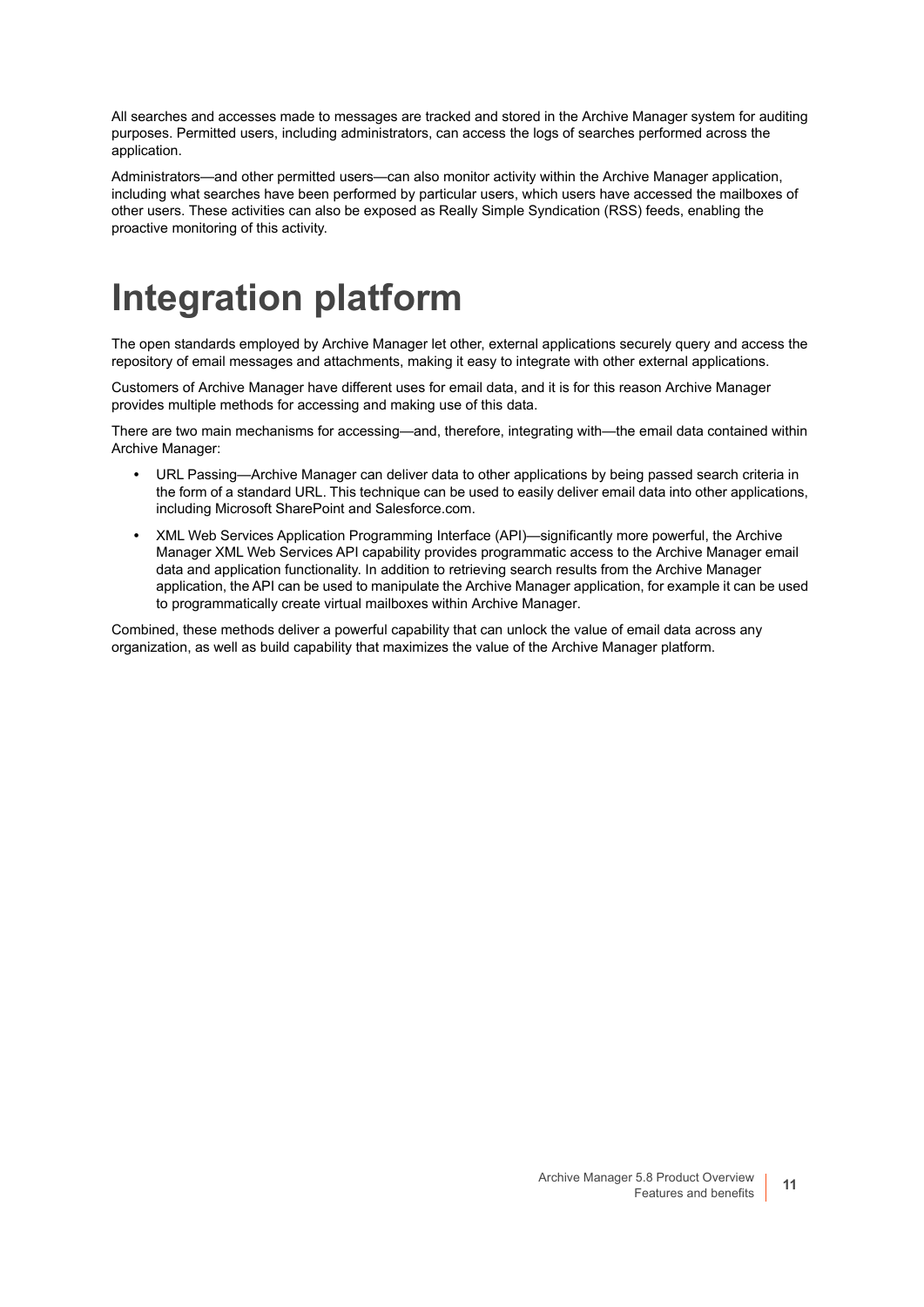### **How Archive Manager works**

<span id="page-11-0"></span>Archive Manager works in conjunction with an organization's standard messaging infrastructure. The application sits "behind the firewall," within the organization; it does not interact with, or impact, any firewall or filtering solutions that may be in place.

In a standard Archive Manager implementation involving Microsoft Exchange, two Archive Manager services import mail messages into Archive Manager: the Archive Manager Data Load Service and the Archive Manager Exchange Store Manager (ESM) Service. Either one or both of these services can be used to ensure a complete solution for email archiving within an organization, as well as capturing the "drag and drop" movement of messages between private and public folders and mailboxes.

A journaling-based solution involves the creation of a new mailbox into which copies of all email messages transacted by Microsoft Exchange are placed. This configuration requires a minimal, standard change to the Microsoft Exchange server, and no additional software is required.

For organizations not wishing to capture all messages, the Archive Manager Exchange Store Manager service can be used to capture the messages—and folder information—contained within appropriate users' mailboxes. Again, this solution requires no software to be installed on the Microsoft Exchange server.

The Archive Manager Store Manager alone is not suitable for a compliance-related scenario where all messages need to be captured: the Store Manager does not maintain a continuous connection to the messaging server store.

Both of the above approaches represent low risk to the organization, which is inevitably relying on email as a mission critical application. Installing any software—even a standard package such as Microsoft Outlook—could add instability to this environment.

Regardless of the method used, the Archive Manager application then processes the message (along with any attachments). Archive Manager analyzes the content of the message and calculates a "DNA fingerprint" based on a number of criteria within the message. This fingerprint is unique, and is used to determine if the message or attachments have been processed previously. If the message has not been previously processed, it is stored in Archive Manager; if it has been processed, it is ignored. As a result, Archive Manager will only store a single copy of any message or any attachment.

This fingerprinting capability is also used to determine if a message or attachment has been tampered with, as any modification will result in a change to the fingerprint calculation. This is important for compliance purposes where the integrity of the email archive is critical.

Once Archive Manager has determined it needs to store a message and any attachments, the application separates the message into its constituent parts; the message body and all associated metadata (including the message subject, to, from, time, date) into a Microsoft SQL Server database, while the attachments are stored in a standard attachment store.

As a result, Archive Manager is able to capture every email message that is transacted by the email system, and achieves storage efficiencies by storing only a single instance of the message and attachments in a secure, searchable, industry standard repository without loading any software on to the existing mail system.

Once Archive Manager has been installed, the existing mail system can be more effectively managed. The Archive Manager Exchange Store Manager service can be used to "stub" messages within Microsoft Exchange and replace existing messages with a "shell" that contains the original email information using data provided by Archive Manager—Microsoft Outlook users can seamlessly access their "live" and archived email, which is retrieved from the Archive Manager server without any additional user intervention.

This capability is driven by policies which are managed by the Archive Manager administrator. Aggressive policies can be implemented which result in significant storage reductions on the original Microsoft Exchange store savings in excess of 80% have been achieved.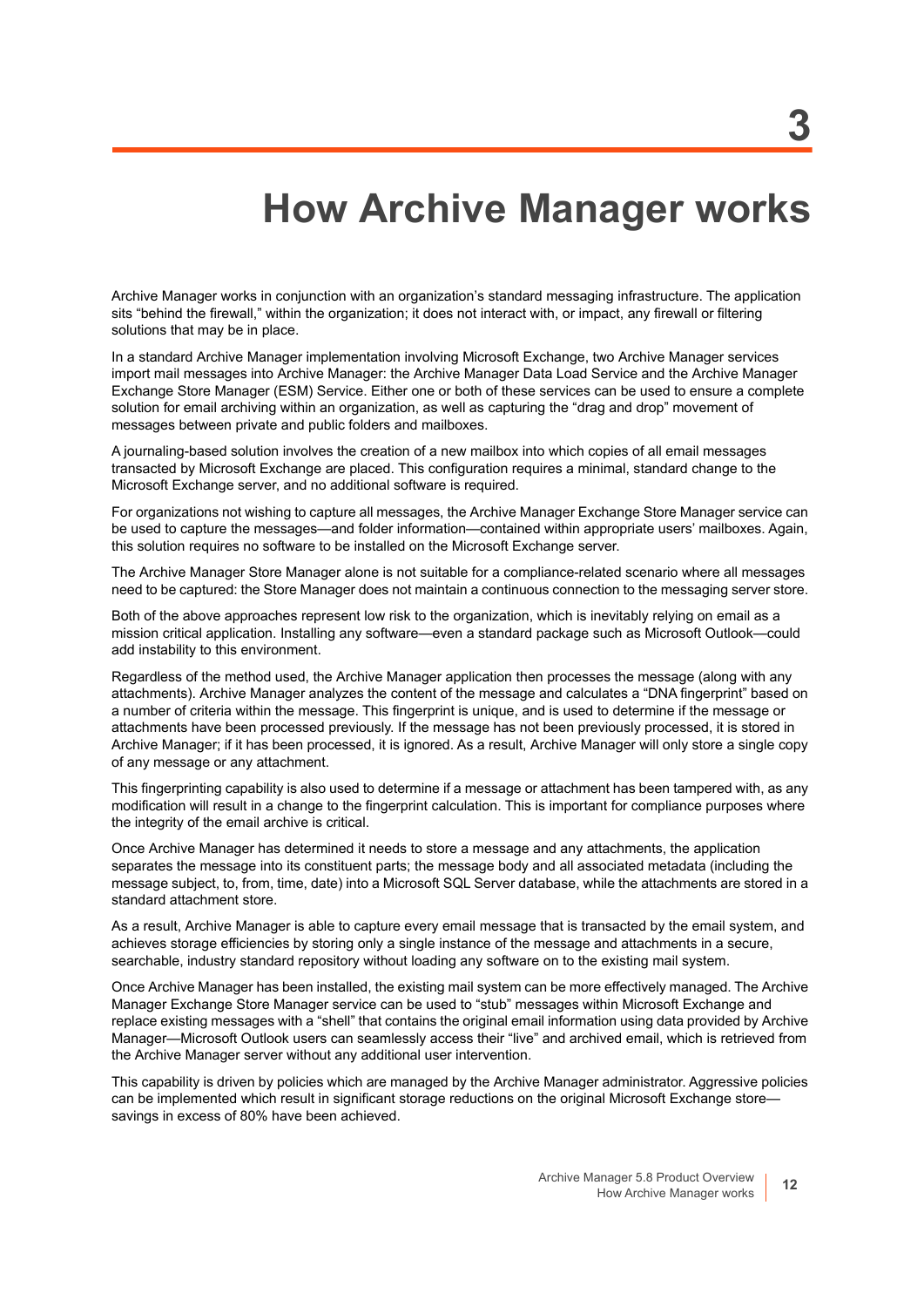In addition to accessing messages through Outlook, a powerful and easy to use web-based user interface is provided, enabling both end users and administrators to search and manage the archived messages, and control how the application controls. Access to archived email through mobile devices is also supported—users of these devices simply access their email data through an customized web page on their phones.

Archive Manager also inherently improves business continuity due the fact that if there is a mail server failure or it is taken offline, users still have access to all their email up to that point using Archive Manager. Similarly, should Archive Manager be unavailable for whatever reason, users still have full access to their messaging system and the Archive Manager system can continue to process messages as soon as it is back online. Archive Manager can also provide disaster recovery capabilities by using the inherent features of Microsoft SQL Server Enterprise Edition, including transaction log shipping.

The Recovery Manager for Exchange product can be used to capture Microsoft Outlook personal store (.PST) files into Archive Manager. This lets customers dramatically increase the value of their Archive Manager system as several years worth of email can be made available to the wider organization, and the storage issues associated with PST files can be minimized.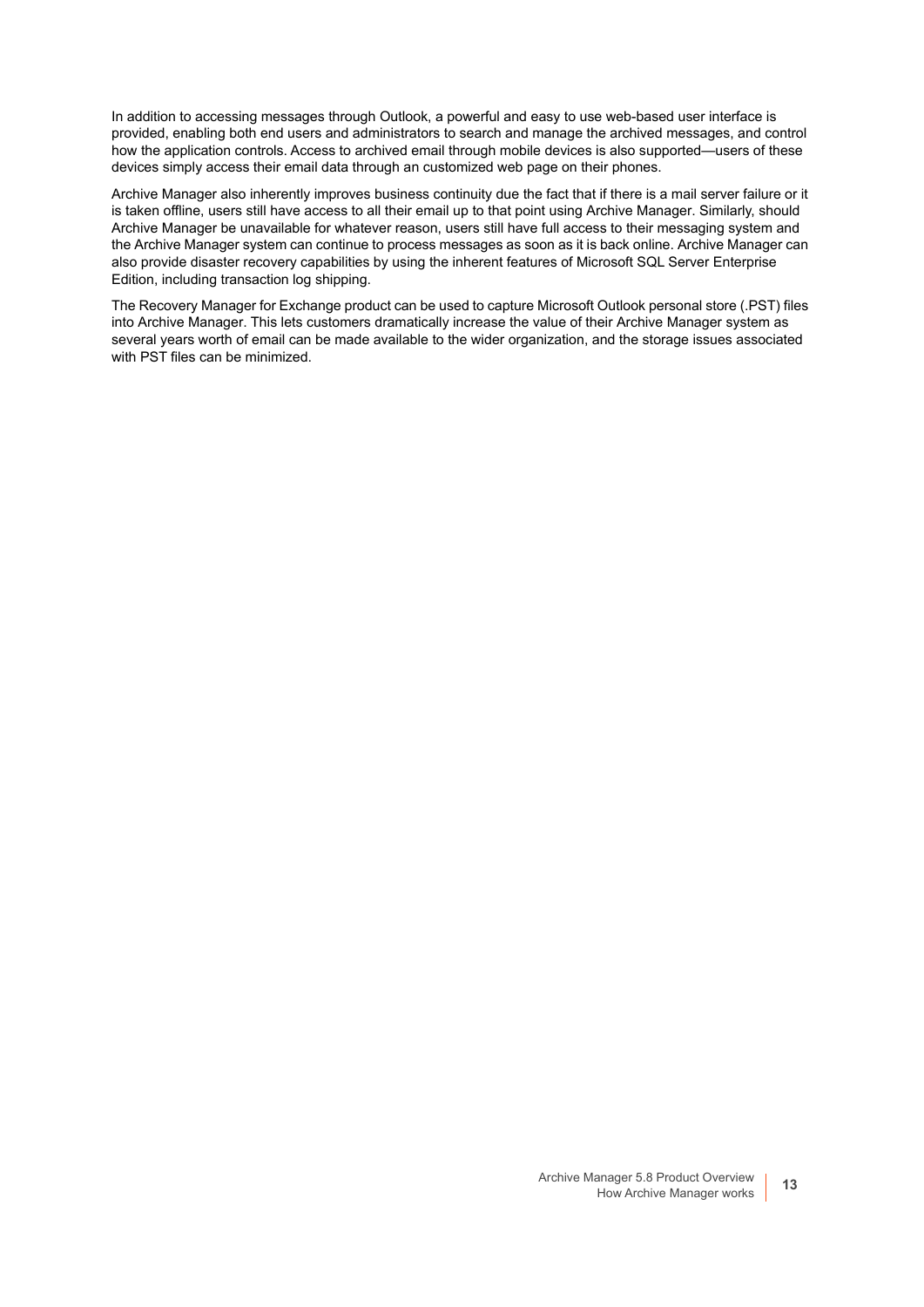## **Summary**

**4**

<span id="page-13-0"></span>Now regarded as a mainstream communications tool, email is not well served by existing email systems, which focus on the transactional processes of sending and receiving email, and in effect minimize the importance of what is contained within the email message.

Archive Manager is a next generation email management solution that addresses current email archiving and compliance challenges, while also providing a forward looking platform for email enabling line of business applications.

Given the explosive growth of email as a form of communication – and its acceptance as a legal document—there is an urgent corporate governance need for any organization to adopt Archive Manager. Legislation such as Sarbanes-Oxley in the United States, and the Basel II accords in Europe and elsewhere, have brought urgent focus to compliance and information risk management in email with organizations being required to conform.

There are also numerous technical challenges relating to email, particularly in the area of storage. Archive Manager reduces the overall storage requirements of email by optimizing the storage of email messages and attachments, and providing a way of managing the mail server store, making email significantly easier to manage.

Archive Manager delivers a secure, flexible application platform that addresses these issues and provides a foundation for deriving maximum value from email: Intelligent Email Archiving. This approach applies modern business concepts to email, enabling organizations to derive greater awareness and knowledge sharing by providing access to email content and metadata, and providing a platform for this information to be leveraged by other business processes and business systems.

Archive Manager lets email become a true asset for the organization by capturing, indexing, and storing messaging data for mailbox management, compliance, and knowledge sharing.